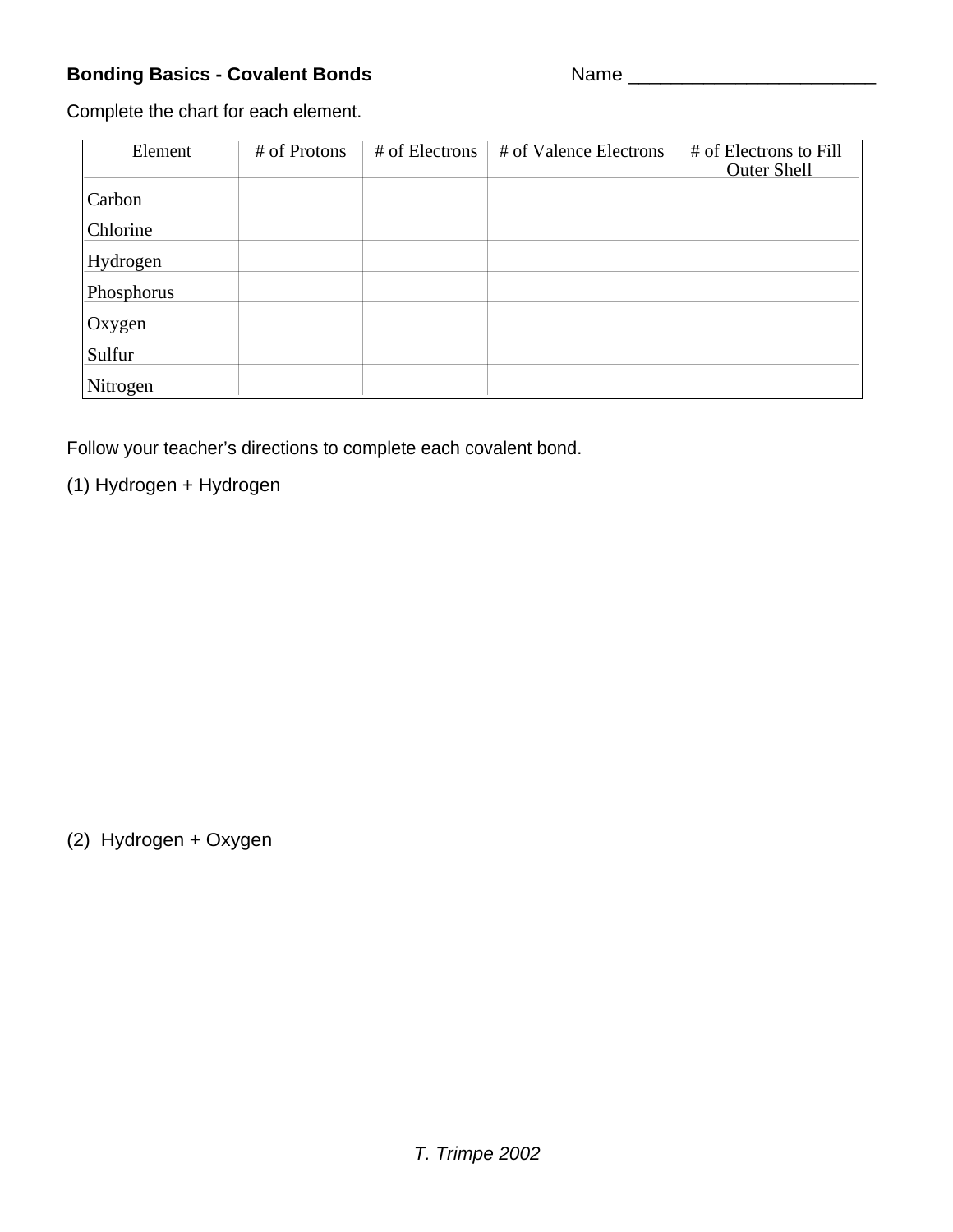(4) Oxygen + Oxygen

(5) Carbon + Oxygen

(6) Carbon + Hydrogen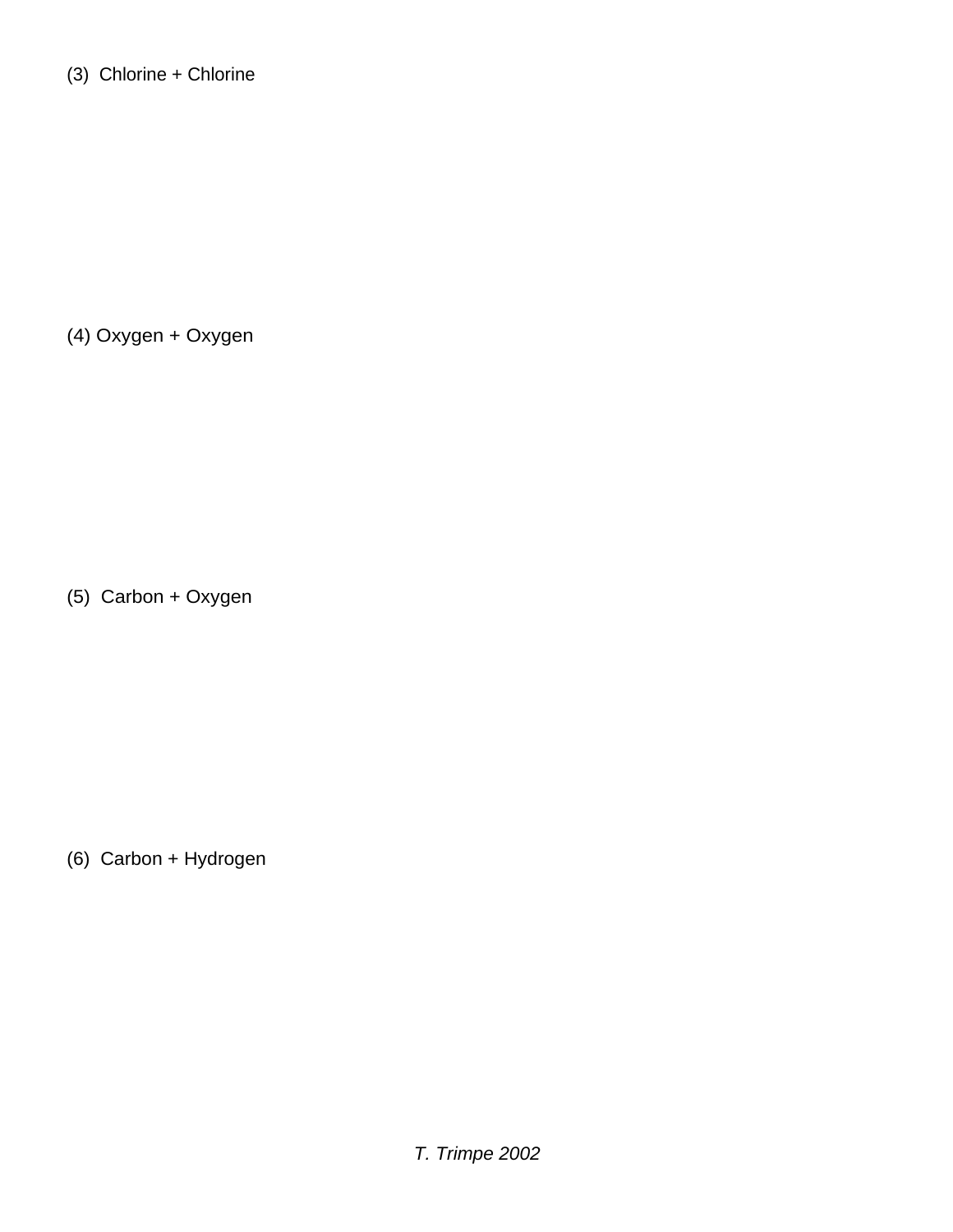## **Bonding Basics - Covalent Bonds Answer Key/Teacher Notes Answer Key/Teacher Notes**

Complete the chart for each element.

| Element    | # of Protons | # of Electrons | # of Valence Electrons | # of Electrons to Fill<br><b>Outer Shell</b> |
|------------|--------------|----------------|------------------------|----------------------------------------------|
| Carbon     | 6            | <sub>0</sub>   | 4                      | 4                                            |
| Chlorine   | 17           | 17             |                        |                                              |
| Hydrogen   |              |                |                        |                                              |
| Phosphorus | 15           | 15             |                        |                                              |
| Oxygen     |              | 8              | <sub>0</sub>           |                                              |
| Sulfur     | 16           | 16             | h                      |                                              |
| Nitrogen   |              |                |                        |                                              |

Follow your teacher's directions to complete each covalent bond.

- (1) Hydrogen + Hydrogen (Diatomic Element)
- 1- Write the symbols for each element.

2 - Use Fruity Pebbles (or other cereal/candy with more than one color) to create the Lewis structure for each.

3 - Rearrange the electrons (or cereal pieces) to pair up electrons from each atom.

4 - Draw circles to show the sharing of electrons.

5 - Draw the bond structure using symbols and lines. Use one line for each pair of electrons that is shared.

6 - Write the chemical formula for each molecule.

7 - Have the students use a pencil or crayon to draw the electrons as they remove the pieces of cereal.



(2) Hydrogen + Oxygen





Students should start with one hydrogen and one oxygen. They should understand that the oxygen atom needs two electrons to fill its outer shell, which means they will need a total of two hydrogen atoms to complete the bond.